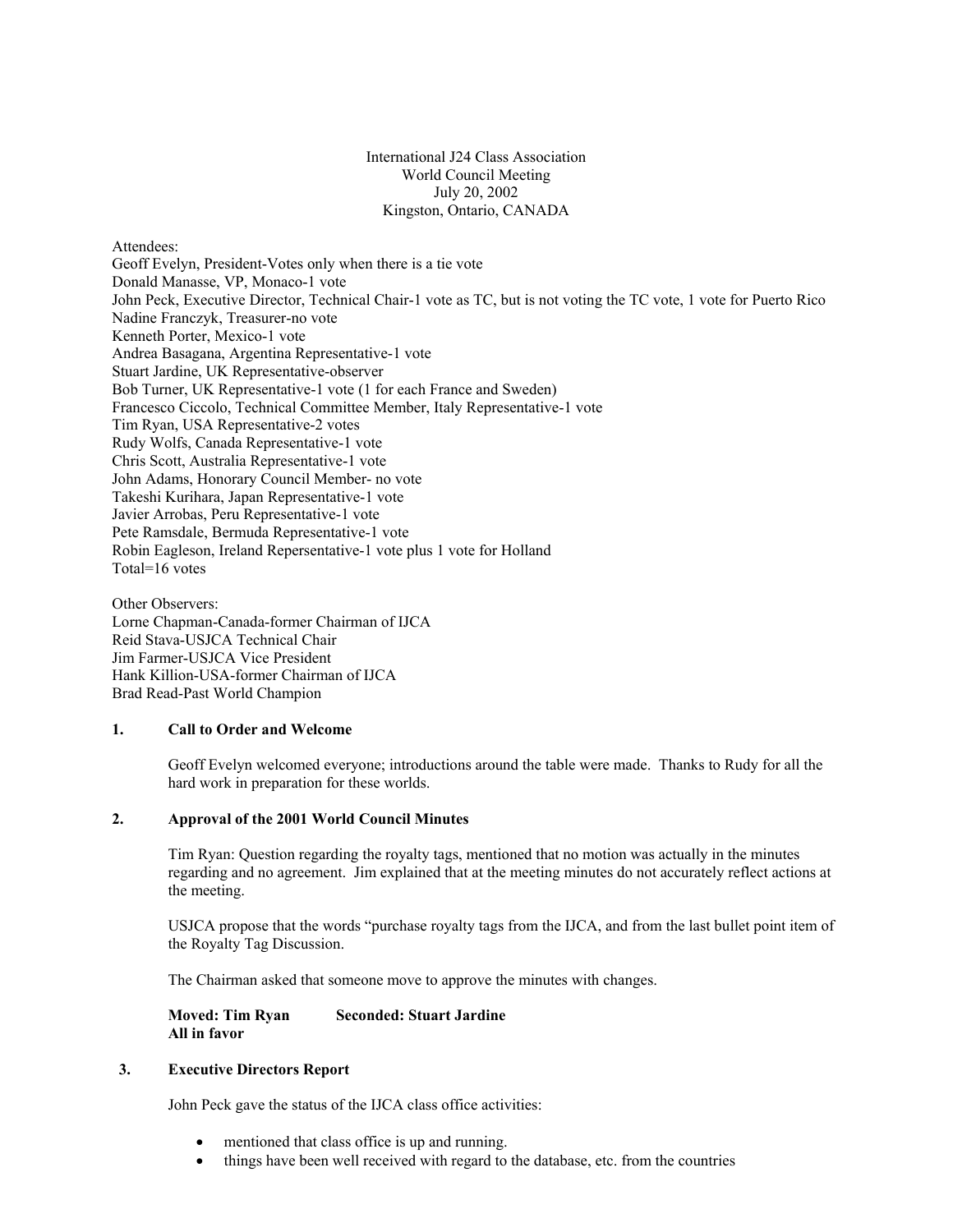- all countries have been supportive and cooperative except the USA-JCA
- gave review of getting all countries up on a standardized measurement certificate process
- Central American Games-John Peck will be attending as technical representative for all classes
- Pan American games will be held in J/24's (4 crew / 3 sails…4 crews based on number of participants that they can have at the venue) hosts have asked that one person be flown at our expense from the technical committee to the event, they will house the person
- Francesco Ciccolo mentioned that the ISAF just had the world champs in Italy and that the J/80 and J/22 were used, no class representative was there. There was a builder's rep there, but the class had no say with regard to class rules, etc. at the event.
- discussion ensued if a representative need to be there at the event for the whole event or just for measurement based on need to equalize the boat vs. promotion of the boat vs. time away from the office, etc.
- suggestion was made that John go back to the organizers of Pan Am games and ask if he can just be there for the measurement vs. being in the office
- Geoff Evelyn doesn't see the pressures of the office being high
- John Peck suggested that Francesco be the representative for technical issues at the next ISAF meeting
- John Peck mentioned that he things that he made a big step forward in getting the magazine out asked the group to go back to their countries and ask what they want to see in the magazine. Goal in future is to bring the costs down by 50%. Target date of Oct 15 as ship date on fall magazine per John Peck.
- John Peck did not receive the builders report, Tim Ryan mentioned that he will give report from Jeff Johnstone.

## **2. IJCA Proposed Changes to the 2003-2004 Class Rules**

John Peck – Technical Committee Chairman gave description and reasoning

| Rule 3.6.5.<br>Current: | Sails may have primary reinforcing of any flexible material or coating at a corner, at<br>Cunningham hole or at reefing points.                                                                                                                                                                                                                                                                                            |
|-------------------------|----------------------------------------------------------------------------------------------------------------------------------------------------------------------------------------------------------------------------------------------------------------------------------------------------------------------------------------------------------------------------------------------------------------------------|
| Proposed:               | Sails may have primary reinforcing of any flexible material or coating at a corner, at<br>Cunningham hole or at reefing points, and secondary reinforcing of additional layers of<br>cloth. Reinforcement, finishing materials or coating applied to the reinforcement shall<br>not prevent the sail from being folded, all reinforcement shall be capable of being folded<br>in any direction without damaging the fibers |
| Reason:                 | To correct an oversight form prior submissions, and to allow secondary reinforcing to<br>increase the life of the sails.                                                                                                                                                                                                                                                                                                   |

Stuart asked if there is a concern regarding limits of reinforcing based on the ISAF rules regarding proportions. Francesco thought there wasn't an issue

### **Moved: Donald Manasse Second: Bob Turner All in favor.**

| Rule 2.8.1<br>Current: | (Method of Measurement)<br>The method of measurement, unless otherwise stated, shall be in accordance with the<br>recommendations of the ISAF.                                                               |
|------------------------|--------------------------------------------------------------------------------------------------------------------------------------------------------------------------------------------------------------|
| Proposed:              | The method of measurement shall be in accordance with the IJCA Measurement Manual,<br>or unless otherwise stated, in accordance with the recommendations of the ISAF and the<br><b>ISAF Equipment Rules.</b> |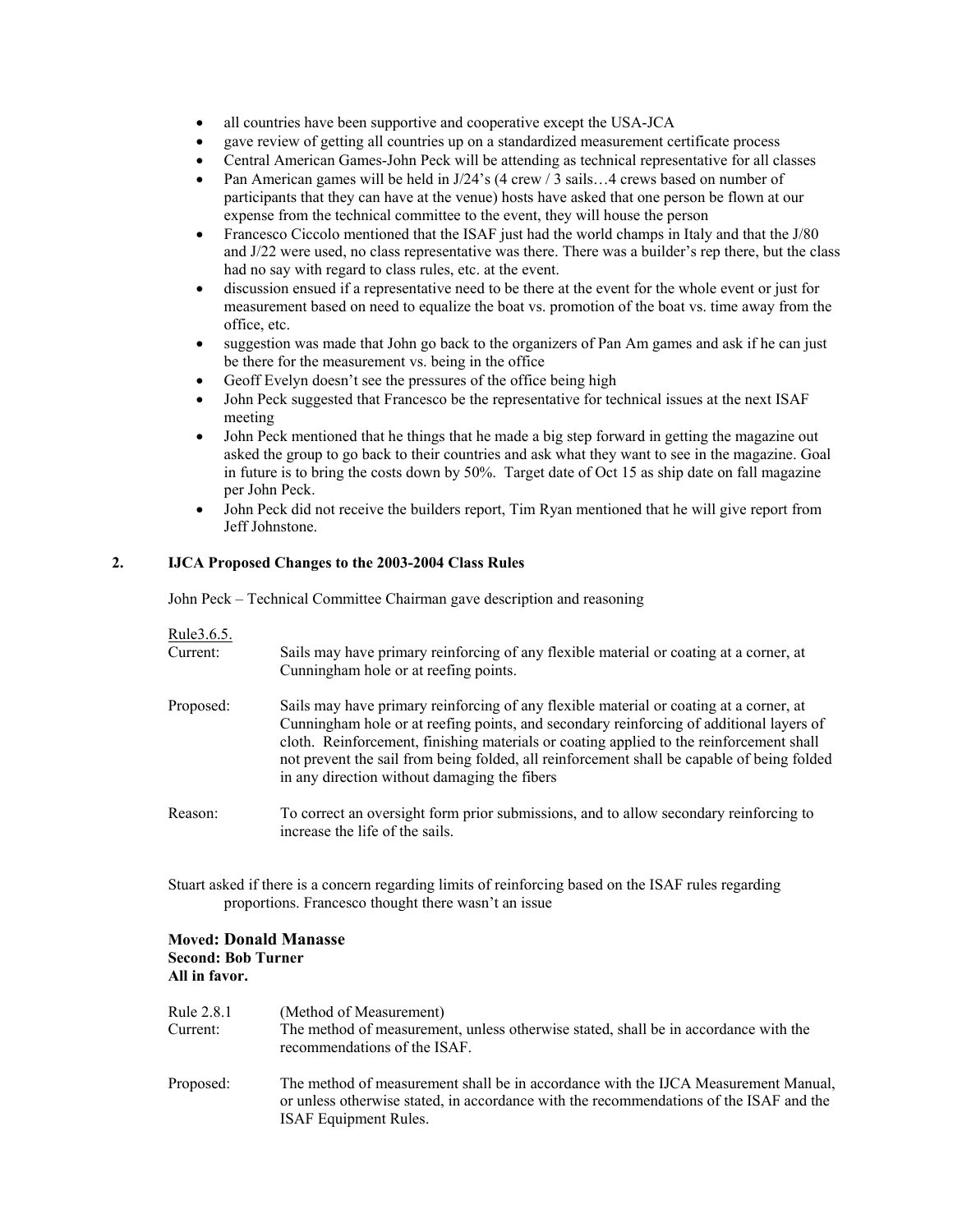Reason: To provide detailed references to unique measurement points and methods that are not covered by the ISAF, and to include the ISAF Equipment Rules.

John Peck gave description and reasoning as well as assist in credibility of the measurer since Equipment rules of sailing were not included. Geoff Evelyn added additional comments on timeliness of measurement manual and importance of being widely available so things don't get missed.

Tim Ryan asked question to clarify wording on language of what ISAF will accept. Robin and Rudy mentioned that there can be cause for confusing with the "or unless otherwise stated".

Robin Eagleson suggested changing wording of "or unless otherwise stated" to "or if not covered therein"….

### **Move: Donald Manasse Second: Tim Ryan All in favor**.

| Rule 2.5.3<br>Current: | (Measurement Certificate)<br>No yacht shall race unless a current, valid Measurement Certificate has been issued by<br>the owner's national authority, or if a national authority is not administering the class, by<br>the International J/24 Class Association. |
|------------------------|-------------------------------------------------------------------------------------------------------------------------------------------------------------------------------------------------------------------------------------------------------------------|
| Proposed:              | No yacht shall race unless a current, valid Measurement Certificate has been issued by<br>the International J/24 Class Association. This certificate will be in addition to any<br>certificates required by the owner's national authority.                       |
| Reason:                | To remove conflict with Rule 2.5.1, and to provide consistency in the measurement<br>documentation                                                                                                                                                                |

Geoff Evelyn mentioned that based on feedback from member nations, that it may be extremely difficult for some racers to get IJCA issued certificates in the current time lines for regattas and doesn't want to see sailors being thrown out where NJCA certificates have been issued and IJCA certificates have been not. Stuart Jardine mentioned that in the UK, their boats get a certificate with a certification from Royal Yachting Association, but even though the measurements were all taken, the RYA keeps the forms. Robin Eagleson and Bob Turner asked for some type of practical solution. John Peck was asked for a reasonable time scale to come up with a plan to achieve what the rule says. Lorne Chapman said we continue to keep trust in the people staying and getting into the class and if we get caught up in the technicalities that we can get lost in it…agreed in setting a time scale to get boats in compliance over time. John Peck asked that the move be that the rule change be in effect three years from now. Geoff Evelyn asked that this be a directive outside the rule changes.

Nadine Franczyk asked that a move be made to have technical committee set a timeline to investigate and set a plan for this rule and forward plan to world council by 2003 WCM, plan to be provided to NJCA's within 90 days of that meeting:

Lorne Chapman has left the meeting to assist in measurement.

Francesco Ciccolo, on behalf of the Technical Committee suggested that the database completed by 2004. The ITC would like to see this progress during the year. By next WCM wants to know from each national class, the status of where they are and a plan of how they will achieve this database.

Move: To take 2.5.3 out of this discussion point, and that all boats that do not have measurements per the IJCA Measurement Certificate per Part D must supply this information for the IJCA database by Sept. 30, 2004. Boats that have never been measured should comply immediately.

**Moved: Bob Turner Second: Pete Ramsdale All in favor**.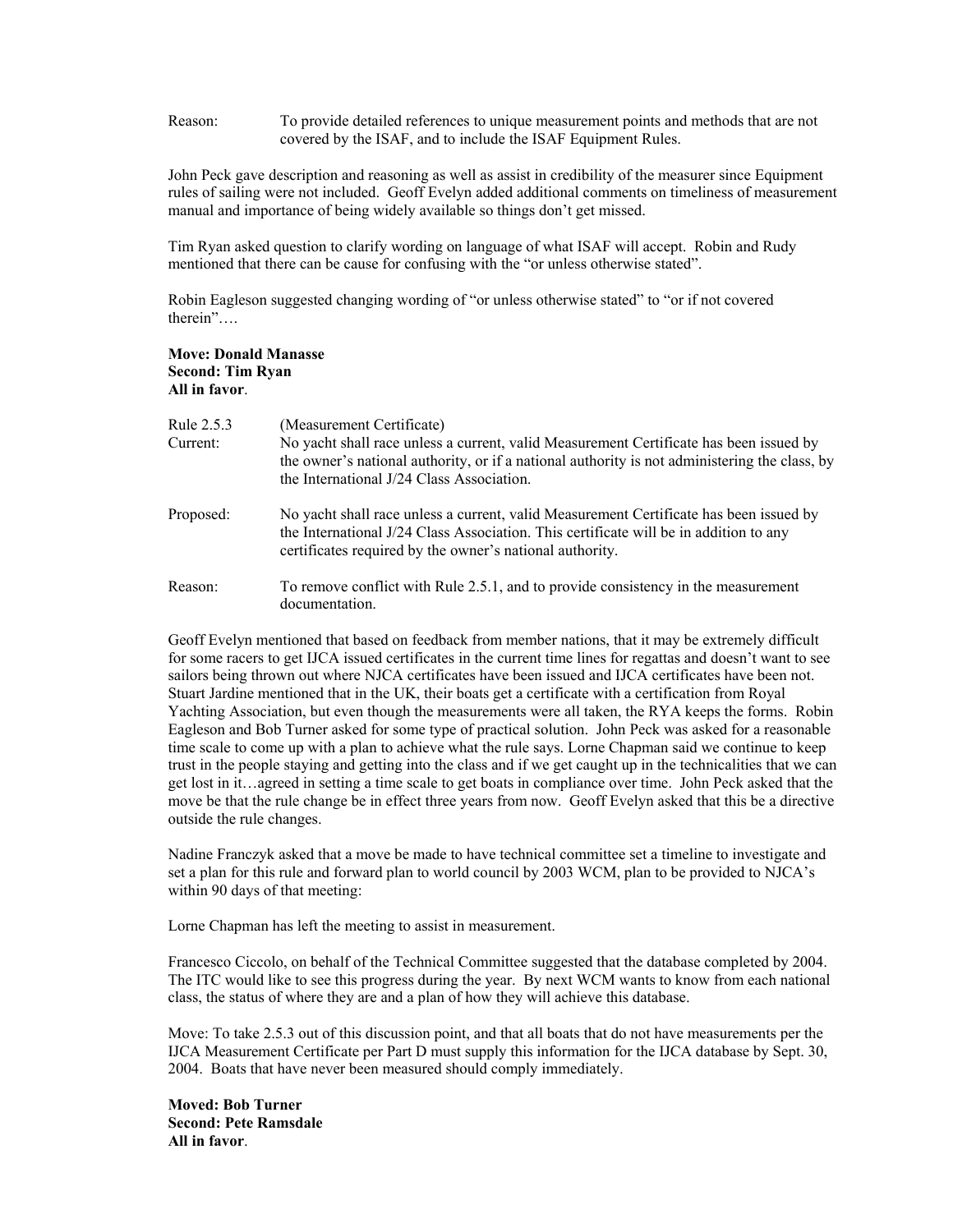| (Keel)<br>The leading and trailing edges shall be fair and within $+/-$ 5mm of a straight line between<br>Sections I and VI.                                                                             |
|----------------------------------------------------------------------------------------------------------------------------------------------------------------------------------------------------------|
| The surface of the keel, from the hull down, shall be fair in all planes. In addition, the<br>leading and trailing edges shall be within $+\prime$ -5mm of a straight line between Sections I<br>and VI. |
| To reduce to writing what has been assumed and implied in practice, to include the<br>portion of the keel that is a molded extension of the hull in the definition of "fair in all<br>planes".           |
|                                                                                                                                                                                                          |

Stuart Jardine mentioned ambiguity that some measurers have taken by the  $+/-$  5mm to read "10" due to  $+$ "and" \_ instead of in reality "or". Robin Eagleson asked if we even need the "+" or"-" and suggested getting rid of the +/- altogether. Stuart Jardine also mentioned that below and above Sections I and IV. There are issues regarding above Sections I and below Section IV with some of the keels. Robin asked that we maybe add "and without distortion" after the word fair. Francesco Ciccolo, John Peck and Reid Stava agreed that "fair" in itself means without distortion.

### **Modification moved by Donald Manasse**

**The leading and trailing edge from the hull down shall be fair and within 5 millimeters of a straight line.** 

**Second: Bob Turner All in favor**.

#### PLAN C

The motion to allow the technical committee to make minor changes to Plan C for consistency with Rule 3.3.4 and to add reference to the "hull intersect point".

#### **Moved: Donald Manasse Second: Robin Eagleson All in favor**.

#### B. Proposed Changes to the Regatta Standards

Heading: Francesco Ciccolo moved to add brackets around the "s" behind the word events. Tim Ryan mentioned that he would like to see general guidelines and have these standards, then handle National issues on a separate case. Francesco Ciccolo mentioned that we are just changing wording to adjust by taking out "district and regional events" and replace wording as "other world qualifying events".

Brad Read mentioned that as an organizing authority for many different classes, it can put an undue burden on the organizer by not having the standards. If standards are going to be enforced, it has to be the local J/24 fleet, etc. body that enforces these standards.

Tim Ryan that he agrees with the proposed as is, but asked that the ambiguities be taken separately away with a group of people from this table to look at the "standards". Tim Ryan would be happy to head the committee and pick two others from the World Council to investigate issues. John Peck mentioned that rulebook goes to print in January, so suggestions need to be made by end of year w/e-mail circulation and vote by the end of the year.

Move to keep working as is with "(s) as is: **Donald Manasse Second: Rudy Wolfs All in favor**.

### **E. Measurement** (addition to the last paragraph)

Proposed NEW sentence at the end of Paragraph Two: "The Organizing Authority is responsible for the expenses of the IJCA Technical Committee representative(s). "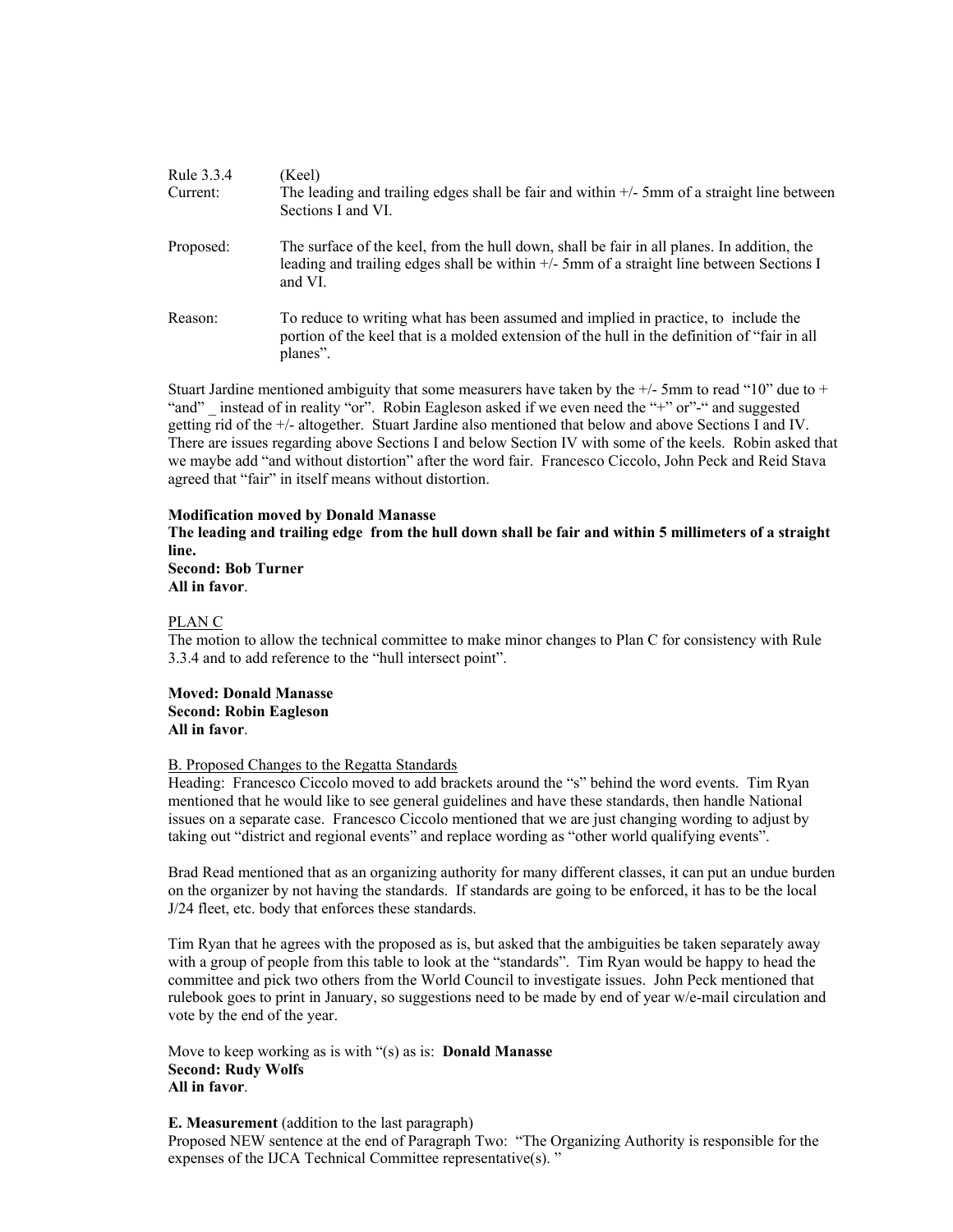Reason: To support the requirement of the ITC Member(s) presence.

**Moved: Rudy Wolfs Second: Bob Turner All in favor.** 

### **4. Financial Reports/Discussions**

Geoff Evelyn gave a background on how we came to the statements handed out. Tim Ryan gave additional history and explanation of financial statements on USJCA view. Tim Ryan said that although John Peck has done the job of painstakingly going through each individual item for the past twenty years, it is very difficult to say this is what the IJCA vs. USJCA owns. Tim Ryan apologized for timeliness and accountability regarding the completion of the financials by the former Executive Directors over the five past years. The USJCA now has a new Finance Committee and has put in place a new budget. Tim Ryan said that it was like a divorce, and in New York, where he is from, everything is divided equally. He proposed allocating each of the balance sheet items to the IJCA vs. USJCA and split of Alex Brown Accounts.

Rudy Wolfs asked what the impact is on the Jan 1, 2002 balance sheet. Calculations of impact based on John's figures would be a \$61,303 loss that needs to show either as a grant or an operating loss going forward.

Geoff Evelyn expressed his personal thoughts that each of the accounts be split to each entity that they belong to, and that the proposal by Tim Ryan should be on paper for the members here to see at the meeting, as he had been aware of the meeting agenda for over a month. He asked each member present to respond. A round table discussion followed.

Bob Turner said that we cannot ignore the detailed work that has been done to reconcile the accounts and supported Geoff Evelyn. The smaller nations are working, and so should the USA-JCA. He suggested that once the US has demonstrated some stability, some debt forgiveness may be considered.

Donald Manasse said that the US should have returned the funds, and then come to the table with a proposal. What is fair is where did the money come from, who earned it, and why should the US get the lion's share. Suggested that the US turn over the funds, and present a bail out plan.

Francesco Ciccolo said that the US needs to show a good sign of cooperation and turn over the funds immediately.

Kenneth Porter said that Mexico pays its dues. It is an unfortunate situation, but it is not like a divorce. A divorce is between people, and we should not use rules that apply to people. We should apply the rules that apply to businesses; we owe you money and can't pay - - give us four or five years to get back on track, and we can pay you back.

John Adams said that the USA-JCA should be treated exactly the same as all other classes, and should not expect special treatment. The US has acted as if it runs the IJCA, doing what ever it wants. He feels strongly that the IJCA is the "father" of the class, and the "children", US included, should trust and respect the father. He supports John Peck's analysis.

Tim Ryan argued that there were never two offices (US and IJCA).

Hank Killion stated that when he was the Chairman of the IJCA, separate offices and accounts were maintained, and were in place when he left office ten years ago. He did not understand why things had changed.

Geoff Evelyn said that the accounting rules should apply, and that it was totally unfair for the US to withhold funds pending resolution of effect of its departure.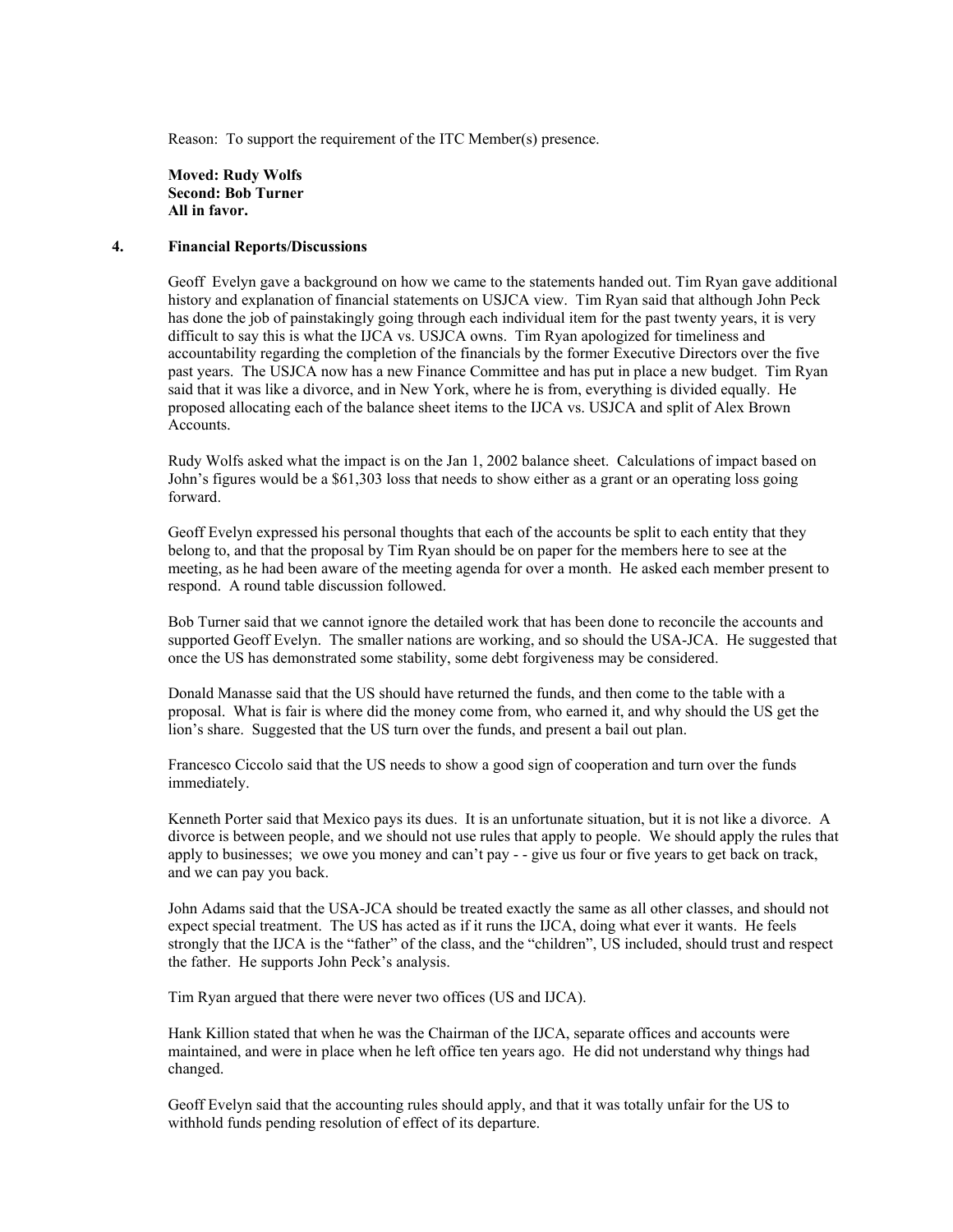Geoff proposes funds transfer of IJCA funds at this time and keeping the balance sheet as stated on the January 1, 2002 financial statements until a proposal has been received from the USA-JCA regarding financing the debt to the IJCA. Tim has asked that he take Geoff's proposal to the US Executive Committee.

## **Proposal: Donald Manasse Seconded: Francesco Ciccolo All in favor**.

USA-JCA Executive Committee convened in a separate meeting regarding the above proposal to come back to the IJCA.

Tim Winger came in and made some personal comments of his own regarding moving forward and membership levels vs. splits in the reconciliation. Tim Ryan came back to the room with the official position of the US. He reviewed the YTD report and budget, and gave the result of the US Exec Meeting just held. Instructions will be given to Eric Faust (USA-JCA Executive Director) to wire the Alex Brown funds immediately, and further that the US is uncomfortable with moving forward with the debt on the balance sheet, and should be entirely forgiven since numbers may need to possibly be re-stated.

John Peck expressed concern about the tax implications for the IJCA of writing off the USA-JCA account receivable. Donald Manasse concurred.

**Donald Manasse moved that the IJCA may consider forgiving the \$46,000 account receivable from the USA-JCA when it can be determined that it will have neutral tax implications to both entities. Seconded by Francesco All in favor**.

### **5. Budget**

Proposal by Geoff that since the budget could not be completed by John/Nadine for the upcoming year due to circumstances beyond their control and that the budget be completed by August 31, 2002.

#### **6. Elections**

#### Chairman and Vice-Chairman

John Adams thanked all the group for their volunteer efforts for the class. And asked group if there might be any nominations for any of the positions. John has spoken to current Chairman and Donald Manasse and imparted to the group that they are willing to continue.

 **Nominated By: Bob Turner Seconded: Francesco Ciccolo All in favor**.

 **Tim Ryan Nominated**: Rudy Wolfs Chairman, Bob Turner as Vice Chairman **Not seconded**  Both parties declined at this time since neither is prepared to be in these positions.

 Finance Chairman John Adams nominated that Nadine Franczyk continue as Finance Chair **By Acclimation** 

#### Technical Committee

Bob Turner proposes that Stuart Jardine be included on the International Technical Committee.

John Peck mentioned that Marshall Lyttle has expressed that he would like to step down as Designers Representative and would like to approach Rod Johnstone with Stuart as his representative, and also that Kenneth Porter be elected to the Technical Committee.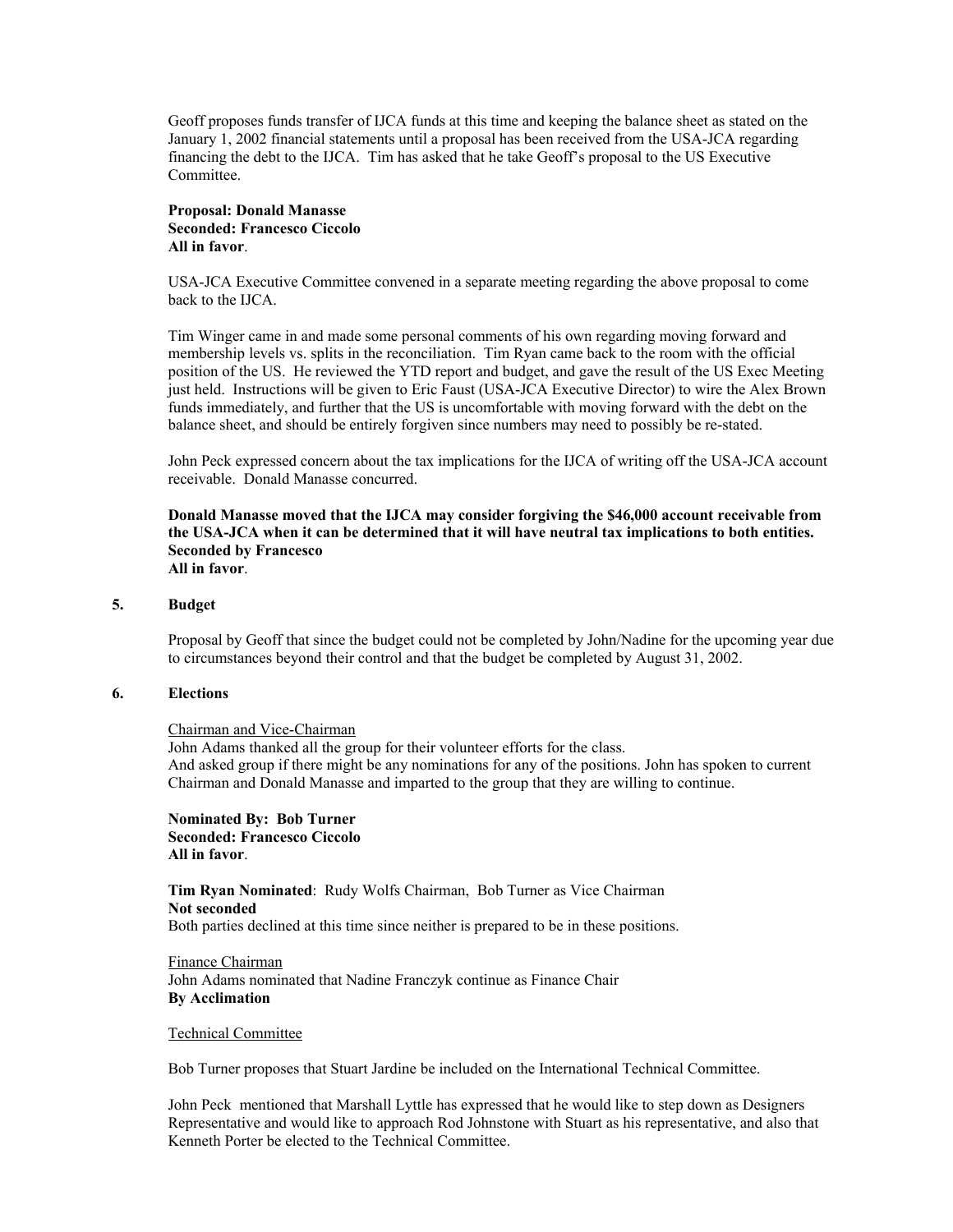Several made comments that we would want to add a position rather than replace members of the Technical Committee.

Move to re-elect the current Technical Committee and add two positions: **Moved: Bob Turner Seconded: Rudy Wolfs All in Favor** 

### Executive Committee

Proposed by: Tim Ryan Second: Donald Manasse ON EC due to next year's worlds: Remco Van den Berg Bob Turner: elected prior year and to remain for continuity Rudy Wolfs: remain on exec committee for continuity

Geoff Evelyn thanked everyone for their support over the years.

Hank Killion expressed his thoughts on meeting old and new and thanks to those here and listening to his thoughts.

## **7. Reports:**

World Championships Bid Chris Scott gave description and proposal for 2006 in Australia (January)

#### **Moved Acceptance of Australia to Host 2006 World Championship: Donald Manasse Second: Bob Turner All in favor**.

Within the rotation, 2007 Worlds will head back to North America.

Report was given by Javier for '02 South American Championship to be held in Lima Peru. Brazil will be hosting the '03 South American Championships.

World (2004) and North American Championship (2002): Tim Ryan North Americans/Women's Open in Cleveland. Worlds at Noroton YC (end of Sept/early Oct)

North American Championship (2003) Kenneth Porter provided details on the event to be held Valle de Bravo in May 2003 Mexico also indicated that Acapulco YC has expressed their intent to host a World Championship in 2007 He will forward a copy of the proposal before the '03 AGM.

'02 Europeans Ireland report by Robin '03 Europeans Italy report by Francesco

'05 Worlds-UK report by Bob Turner at the new Olympic training site

Upon acceptance of the RYA of the protest that the UK member be suspended from the J/24 class for one year. **Proposed: Bob Turner Second: Rudy Wolfs All in favor**.

Worlds '03 Geoff Evelyn gave a report on behalf of Holland